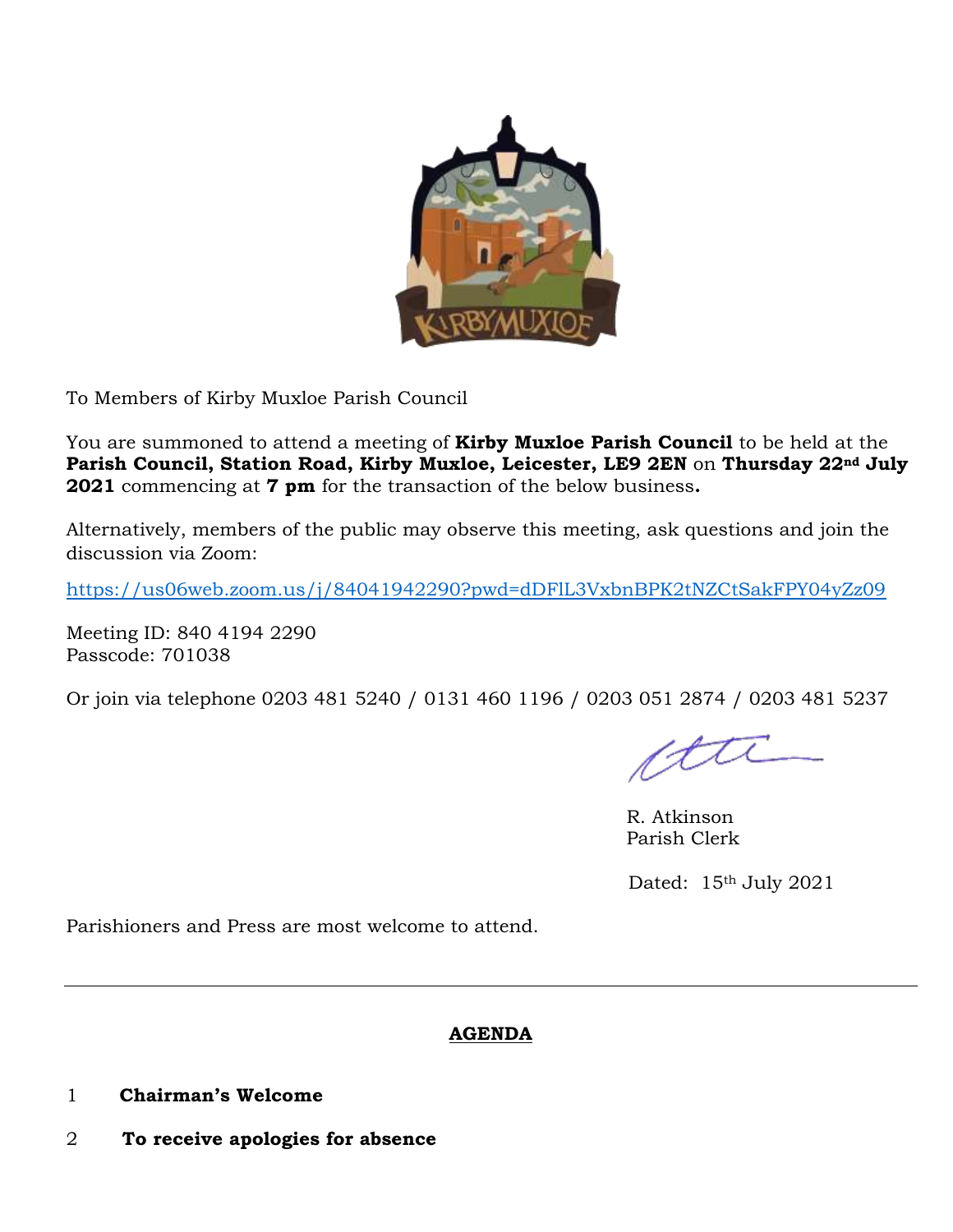- 3 **To receive any declarations of pecuniary and non-pecuniary interests to any matter pertaining to the agenda and to consider dispensations**
- 4 **To confirm the minutes of the meeting held on 29th June 2021 are a true and accurate record**
- 5 **To receive a Report from the Police Beat Officer**  (15 minutes are set aside)
- 6 **To receive a Report from Leicestershire County Council** (15 minutes are set aside)
- 7 **To receive a Report from Blaby District Council** (15 minutes are set aside)
- 8 **Public Participation**

(15 minutes are set aside for members of the public to raise issues and ask questions)

### 9 **Clerks Report**

- i. To verify all payments made since the previous meeting
- ii. To verify and authorise the Payments Schedule
- iii. To verify Bank Reconciliations
- iv. To verify Income and Expenditure to date

### 10 **To provide an update on**

- i. The Byways, 11 Court Close, Kirby Muxloe
- ii. The Local Plan
- iii. Barry Drive 'Rat Run'

# 11 **To receive a report from Representatives to Outside Bodies:**

- i. Kirby Muxloe Village Hall
- ii. Kirby Muxloe Library and Community Hub
- iii. Progress with Lubbesthorpe
- 12 **To review and consider** *(as agreed at the Annual Meeting of the Parish Council)*
- i. Standing Orders
- ii. Financial Regulations
- iii. Code of Conduct
- iv. Press and Media Policy
- 13 **To discuss and consider a call-in process for responses to planning consultations under delegated authority, prior to reviewing the Terms of Reference for the Planning Committee and appointing further members, if required.**